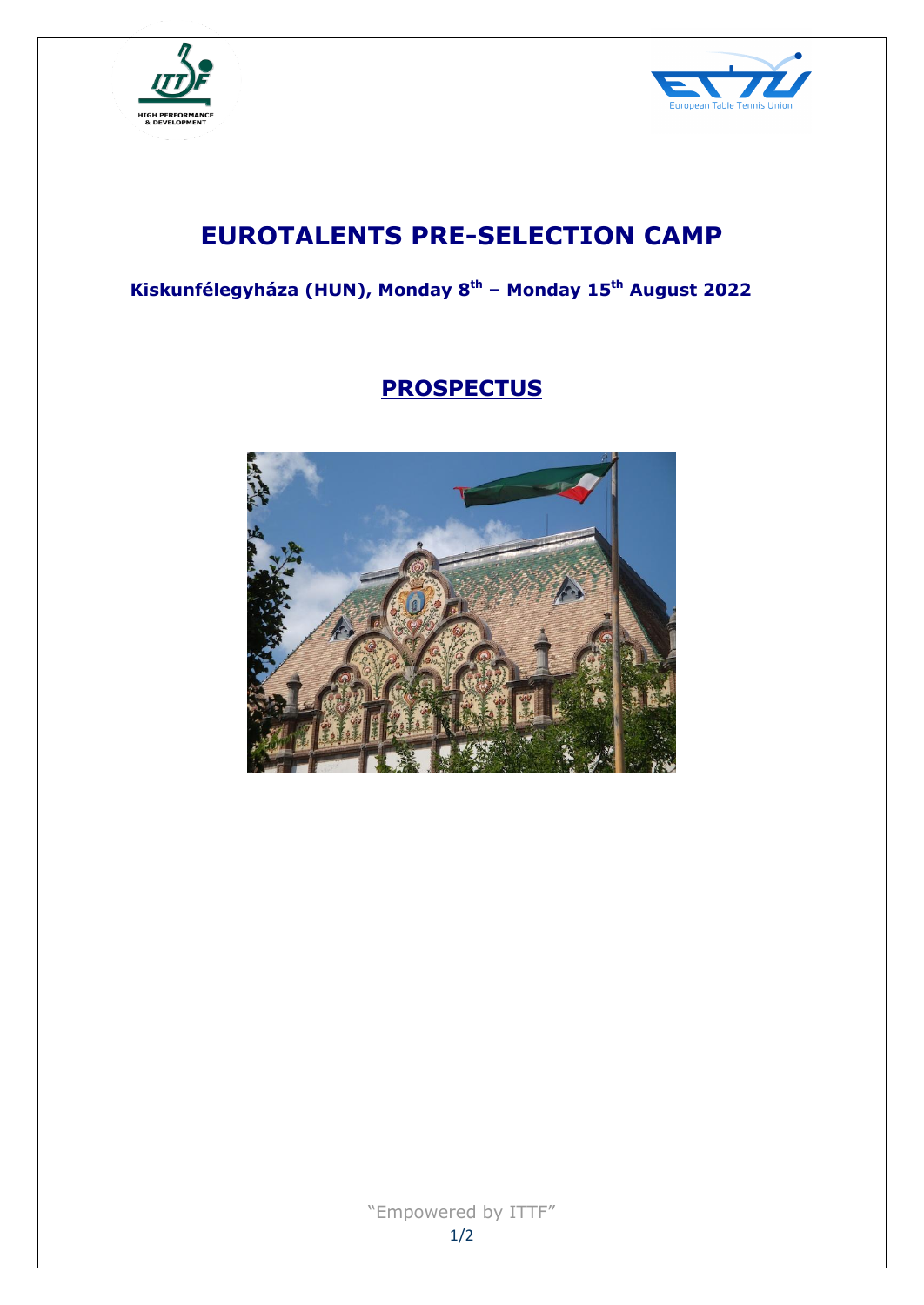



# **PARTICIPATION CRITERIA:**

ETTU EUROTALENTS (TI&S) program invites 3 girls and 3 boys per Association **born in 2010 or later.** 

ETTU encourages its Associations to send their best players to the camp.

ETTU also invites coach (coaches) from Associations. ETTU encourages all **Associations to send female coaches as well**.

#### **SCHEDULE:**

Monday 8<sup>th</sup> August: Arrival day and first practice at 17:00 CEST Tuesday 9<sup>th</sup> – Sunday 14<sup>th</sup> August: Training camp and tournament Monday 15<sup>th</sup> August: Departure day

## **ENTRIES:**

Your entries should be sent by email to the Organiser within:

# **Sunday 24th July 2022**

to: Mrs Boros Krisztina ([boroskriszta73@gmail.com](mailto:boroskriszta73@gmail.com)) with cc: Mrs Ana Ivošević, ETTU Administration Officer [\(ana.antic.ettu@gmail.com\)](mailto:ana.antic.ettu@gmail.com)

Contact: Kiskunfélegyháza Table Tennis Club 6100 Kiskunfélegyháza, Kossuth u. 35, Hungary +36 20 520 3720 Boros Krisztina [\(boroskriszta73@gmail.com\)](mailto:boroskriszta73@gmail.com), Ferenc Karsai ([karsai.ferenc@tibhar.hu](mailto:karsai.ferenc@tibhar.hu) )

ETTU Contact: Ms Galia Dvorak ETTU Special Projects Operations Manager [\(projects@ettu.org](mailto:projects@ettu.org) ) +34 61 844 0605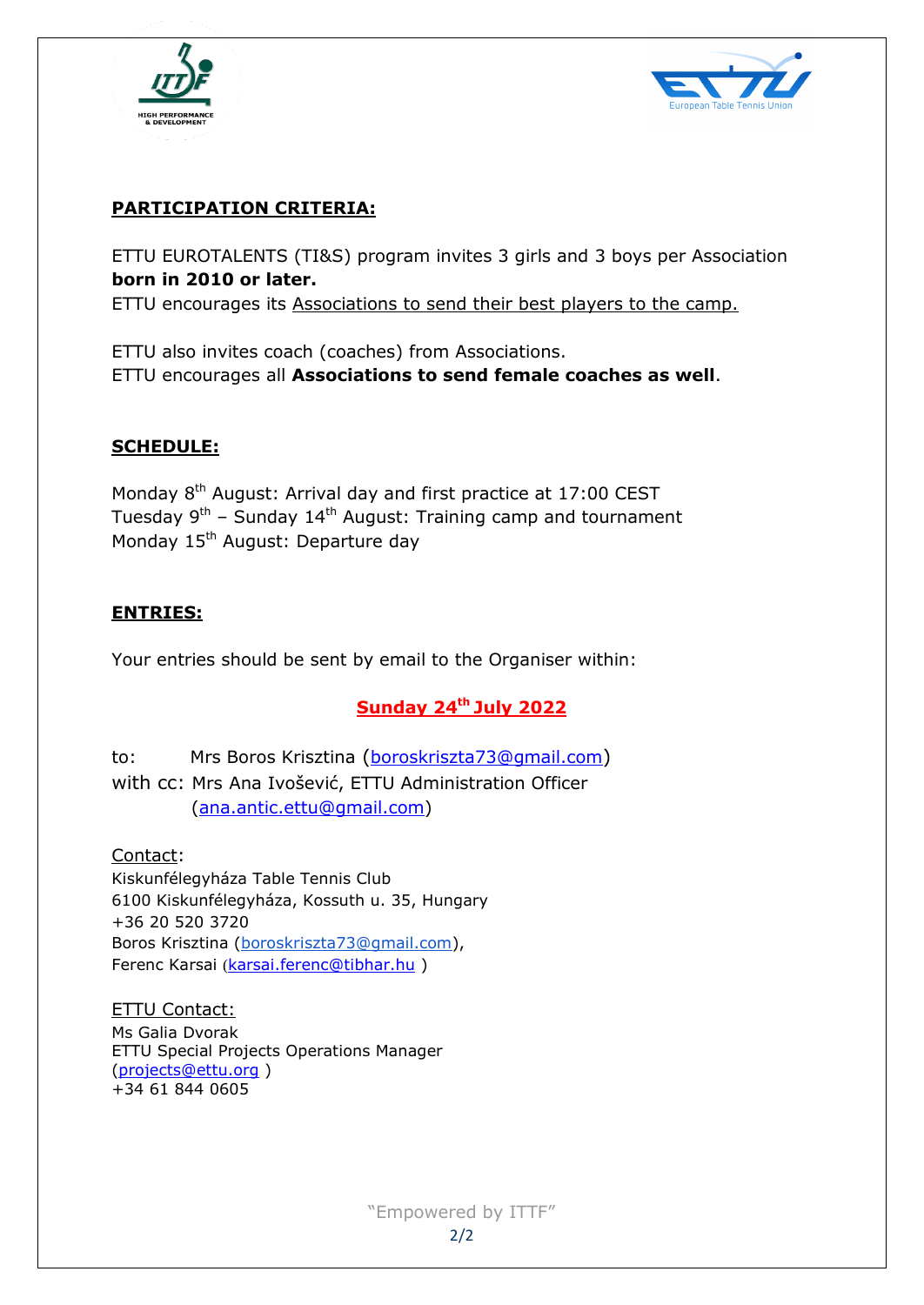



# **ENTRY CANCELLATION:**

Cancellation of participants is possible until: **Sunday 31 st July 2022**

# For cancellation **after 31st July, CANCELLATION FEE of EUR 120 per person will be charged.**

#### **FINANCIAL CONDITIONS:**

Each Association has to cover travel expenses and **accommodation cost (full board)** for the players and coaches in full amount of:

- **Boarding School (\*\*) – EUR 44** /person/day (new boarding school with swimming pool)
- **Hotel Malom (\*\*\*) – EUR 58** /person/day

#### **ACCOMMODATION SUBSIDY:**

**ETTU will pay subsidy for 1 boy and 1 girl per Association, in full amount of EUR 30 per day per player.**

All other cost shall be paid **to the Organiser either in cash upon arrival or in advance to the following bank account:**

#### **BANK DETAILS:**

Bank: OTP Bank Kiskunfélegyháza IBAN number: HU92 1176 3323 4889 1886 0000 0000 Swift code: OTPVHUHB

#### **COACHES:**

- Ferenc KARSAI (HUN) Head Coach (Organiser)
- 
- Nevena KOSTOVA (ITA) Fitness Coach
- Attila HALMAI (HUN) Assistant coach (Organiser)
- Renata STRBIKOVA (CZE) Evaluation Head Coach

"Empowered by ITTF" 3/2